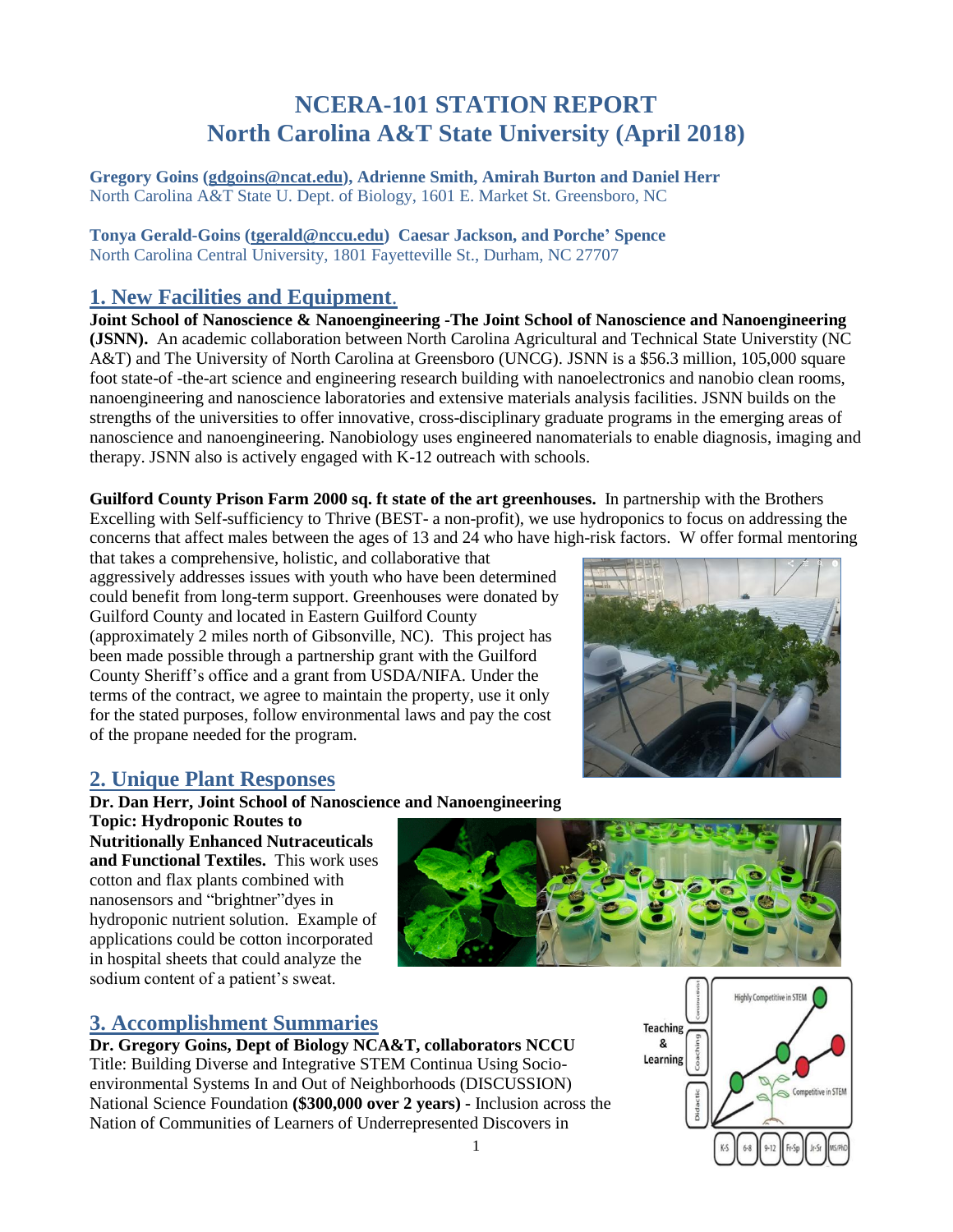Engineering and Science. **NSF INCLUDES** is a comprehensive initiative to enhance U.S. leadership in science and engineering discovery and innovation by proactively seeking and effectively developing science, technology, engineering and mathematics (STEM) talent from all sectors and groups in our society. By facilitating partnerships, communication and cooperation, NSF aims to build on and scale up what works in broadening participation programs to reach underserved populations nationwide.

#### **Dr. Tonya Gerald-Goins, Dept of Chemistry and Biochemistry, NCCU, NCA&T and Bennett College** Bio-monitoring of Persistent Xenobiotic Contaminants in Natural and Constructed Wetland Ecosystems (NSF HBCU UP Excellence in Research –**(\$1 million over 3 years)**. This research investigates the bioremediation of

xenobiotic contamination. We proposed the following research questions to address our hypothesis:The

identification of GenX/HFPO-DA in the Cape Fear River has caused great concern in NC. Recent research suggests that duckweeds - small, simply constructed, floating aquatic plants, are well suited to addressing this concern.

- 1) Can model wetland organisms help remediate xenobiotic contaminated water sources by facilitating their removal?
- 2) Can model wetland organism serve as diagnostic biomarker agents for the presence of xenobiotics?

The ability of duckweeds to grow rapidly on nutrient-rich water and to facilitate the removal of many substances from aqueous solution comprises the potential of these macrophytes for the remediation of xenobiotic-polluted aqueous sources, while producing usable biomass containing the unwanted substances having been taken up. Their ease of cultivation under controlled and even sterile conditions makes duckweeds excellent test organisms for determining the harmful effects of xenobiotics to the ecosystems. Duckweeds are also valuable for establishing biomarkers for the harmful effects of xenobiotics on aquatic higher plants, but the current usefulness of duckweed biomarkers for identifying these xenobiotics is limited. The recent sequencing of a duckweed genome holds the promise of combining the determination of xenobiotic harmfulness with contaminant diagnostics by means of gene expression profiling of know biomarkers.

#### **Dr. Adrienne Smith, Dept of Biology NCA&T**

#### Google Innovation Award Automated Hydroponics with an Arduino in Desktop Deep Hydroponic Culture Systems

Students are incorporating high technology systems which are currently being used in new automated manufacturing facilities. Students are integrating use of robots and work cell components, switches, proximity,

vision and photoelectric sensors, with the automated control and data gathering in hydroponic systems. Upon completion, students should be able to install, program, and troubleshoot an automated system and collect associated data with their cell phones with affordable small desktop hydroponic systems.